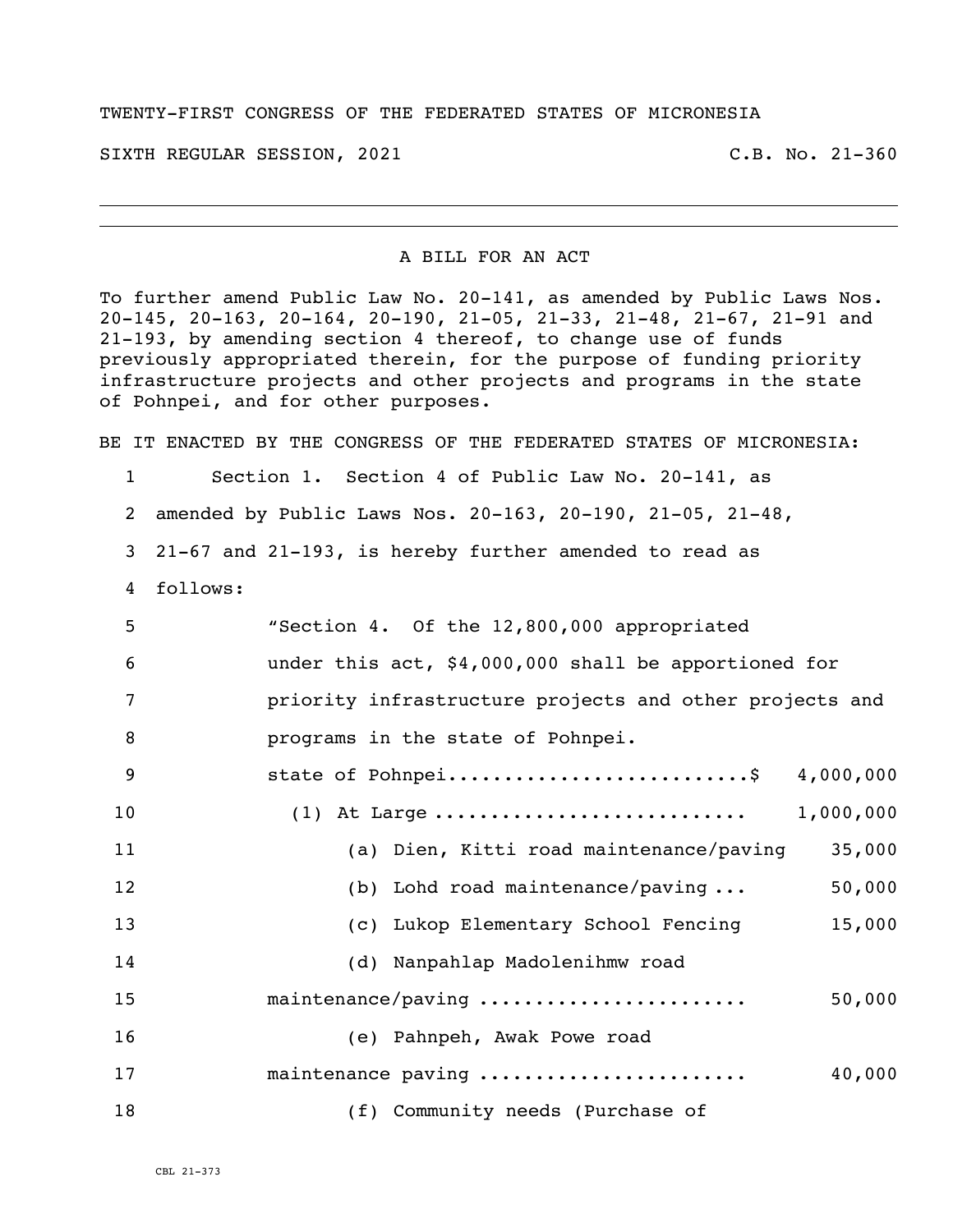| $\mathbf{1}$   | coral/sand/gravel and heavy equipment)  \$              | 20,000 |
|----------------|---------------------------------------------------------|--------|
| $\overline{2}$ | (g) Temwen, Madolenhimw water tank.                     | 30,000 |
| 3              | (h) Pumphouse, Dolonier, Nett/road                      |        |
| 4              | paving                                                  | 40,000 |
| 5              | (i) Pwudoi Community secondary                          |        |
| 6              | road paving/maintenance                                 | 50,000 |
| 7              | (j) Rakuh to Utinpil-Salapwuk,                          |        |
| 8              | Kitti road paving/maintenance                           | 50,000 |
| 9              | (k) Temwen road maintenance/paving.                     | 20,000 |
| 10             | (1) Immaculate Heart of Mary,                           |        |
| 11             | Seinwar Kitti Community Center                          | 10,000 |
| 12             | (m) Tomwara, Kitti road                                 |        |
| 13             | maintenance/paving                                      | 10,000 |
| 14             | (n) Wone Elementary School fencing.                     | 15,000 |
| 15             | (o) Nett Point road paving                              | 50,000 |
| 16             | (p) Pohnpei Community electrical/                       |        |
| 17             | power extension                                         | 25,000 |
| 18             | (q) Soundahu, Nandaku Palikir                           |        |
| 19             | channel clearing                                        | 10,000 |
| 20             | (r) Pali-Powe, Nett basketball/                         |        |
| 21             | volleyball court                                        | 40,000 |
| 22             | (s) FSM Boxing Association gym                          |        |
| 23             | upgrade/activities                                      | 25,000 |
| 24             | (t) Congressional aide                                  |        |
| 25             | (field work and services) $\ldots \ldots \ldots \ldots$ | 25,000 |
|                |                                                         |        |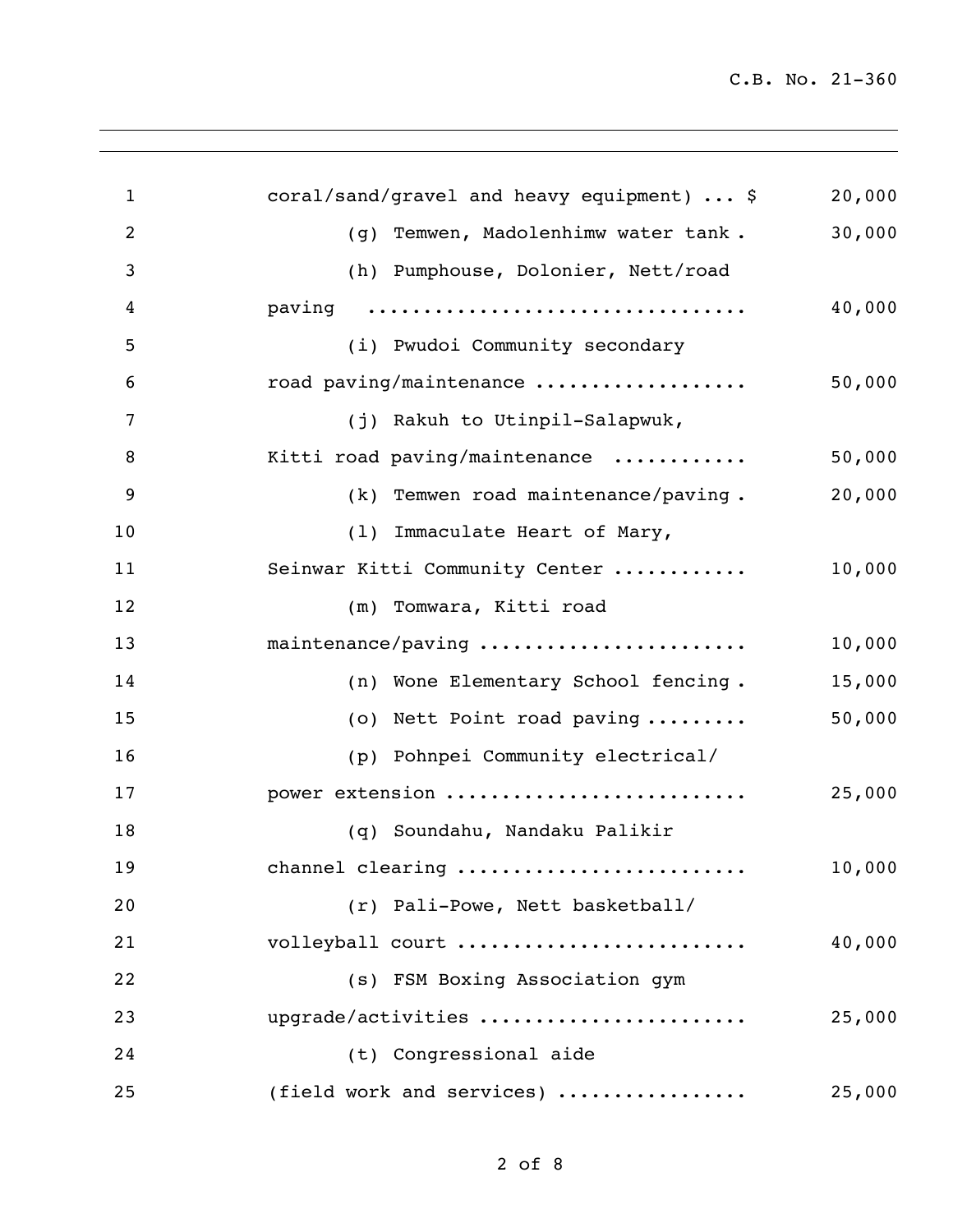| $\mathbf{1}$   | (u) Poahiei Parem, Nett community            |
|----------------|----------------------------------------------|
| $\overline{2}$ | boat dock/pier  \$<br>40,000                 |
| 3              | (v) Madolenihmw Municipal Government         |
| 4              | community water projects<br>20,000           |
| 5              | (w) U Municipal Government                   |
| 6              | community water projects<br>20,000           |
| 7              | (x) Nett Municipal Government                |
| 8              | 20,000<br>community water projects           |
| 9              | (y) Kitti Municipal Government               |
| 10             | 20,000<br>community water projects           |
| 11             | (z) Sokehs Municipal Government              |
| 12             | community water projects<br>20,000           |
| 13             | (al) Mwoakilloa Municipal                    |
| 14             | Government community water projects<br>5,000 |
| 15             | (a2) Pingelap Municipal Government           |
| 16             | 5,000<br>community water projects            |
| 17             | (a3) Sapwuafik Municipal Government          |
| 18             | community water projects<br>10,000           |
| 19             | (a4) Nukuoro Municipal Government            |
| 20             | community water projects<br>5,000            |
| 21             | (a5) Kapingamarangi Municipal                |
| 22             | Government community water projects<br>5,000 |
| 23             | (a6) Youth Development Association           |
| 24             | 10,000<br>of Pohnpei center renovation       |
| 25             | (a7) Nett Nanpil road                        |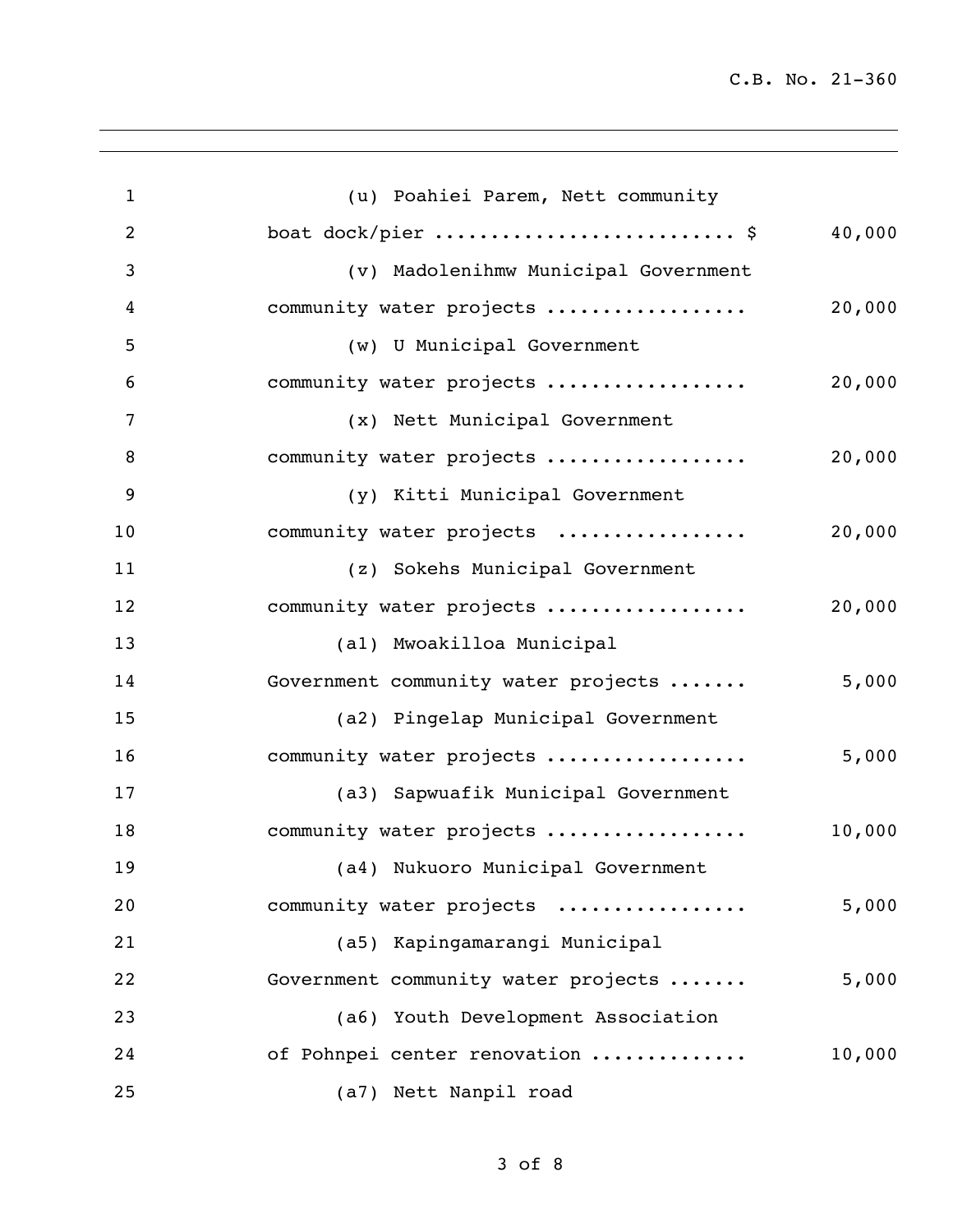| $\mathbf{1}$   | improvement project  \$                    | 40,000 |
|----------------|--------------------------------------------|--------|
| $\overline{2}$ | (a8) Paies, Sokehs road improvement.       | 40,000 |
| 3              | (a9) Ipwal Sokehs new secondary            |        |
| 4              | road construction                          | 10,000 |
| 5              | (a10) Ipwitek main road paving overlay     | 50,000 |
| 6              | (all) Transportation equipment purchase    | 50,000 |
| 7              | (a12) Pohnpei Food Community program.      | 20,000 |
| 8              | (Fixed Asset, Consumable, Personnel)       |        |
| 9              | (2) Election District No. 1 1,000,000      |        |
| 10             | (a) Sokehs Pah Lemahd road overlay         |        |
| 11             | paving                                     | 30,000 |
| 12             | (b) Sokehs Pah road paving Lehpei          | 20,000 |
| 13             | (c) Sokehs Powe Road overlay paving        | 40,000 |
| 14             | Sokehs ridge paving<br>(d)                 | $-0-$  |
| 15             | (e) Nanponmal road overlay paving          | 40,000 |
| 16             | (f) Nahnpohnmal road paving                |        |
| 17             | (Paul James area)                          | 40,000 |
| 18             | (g) Nanmal road paving                     | 60,000 |
| 19             | (h) Pohnrakied sidewalk project            | 45,000 |
| 20             | (i) Likie road paving                      | 60,000 |
| 21             | (j) Nanmohs (Nennis) road paving           | 30,000 |
| 22             | (k) Nett-Sokehs sidewalk project           | $-0-$  |
| 23             | (1) MiCare program outstanding debt        | 50,000 |
| 24             | $(m)$ Pohras road overlay paving $\dots$ . | 40,000 |
| 25             | (n) Lewetik road paving                    | 44,000 |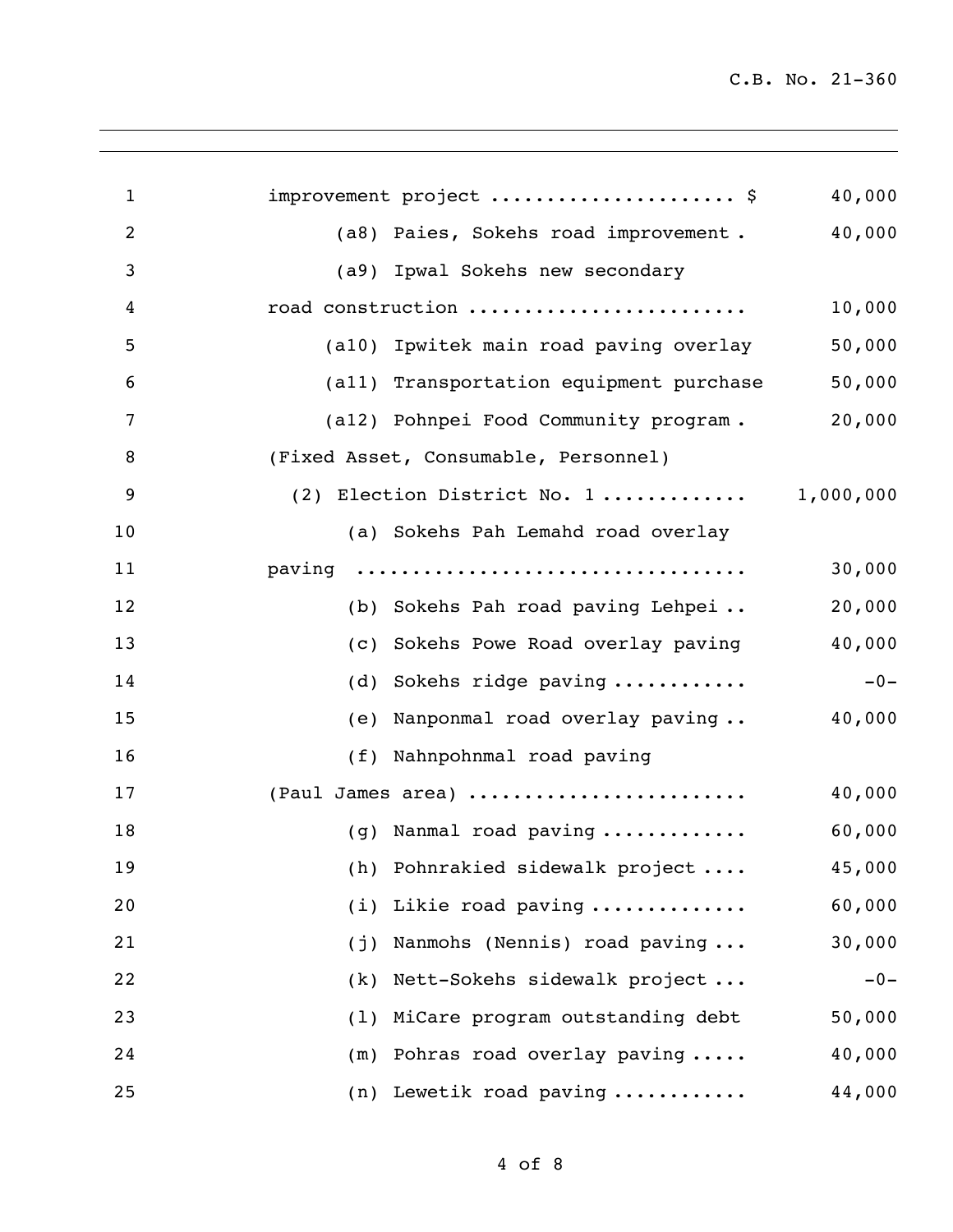| $\mathbf 1$    | Nan Madap road paving  \$<br>50,000<br>(0)  |
|----------------|---------------------------------------------|
| $\overline{2}$ | 20,000<br>Nandaku road paving<br>(p)        |
| 3              | [Road maintenance] Seidenakawa/Nintu<br>(q) |
| 4              | Access road<br>20,000                       |
| 5              | 20,000<br>$(r)$ Ipat road paving            |
| 6              | 30,000<br>(s) Kolonia sidewalk paving       |
| 7              | (t) Kolonia School sidewalk                 |
| 8              | (Daini) project<br>30,000                   |
| 9              | (u) Kolonia Elementary School               |
| 10             | building construction<br>20,000             |
| 11             | (v) Peilapalap Solar Street                 |
| 12             | Light/installation project<br>16,000        |
| 13             | (w) Pohnpei Catholic School                 |
| 14             | Building matching<br>50,000                 |
| 15             | (x) Palikir school                          |
| 16             | construction materials<br>10,000            |
| 17             | (y) Outer Islands, ED#1                     |
| 18             | channel markers/lights<br>35,000            |
| 19             | (z) Ohmine Elementary School                |
| 20             | building construction<br>30,000             |
| 21             | (aa) Contribution to Sokehs Agriculture     |
| 22             | fair<br>30,000                              |
| 23             | (ab) Sapwohn road paving<br>15,000          |
| 24             | (ac) Kapihlang, Sapwuafik                   |
| 25             | community house maintenance<br>5,000        |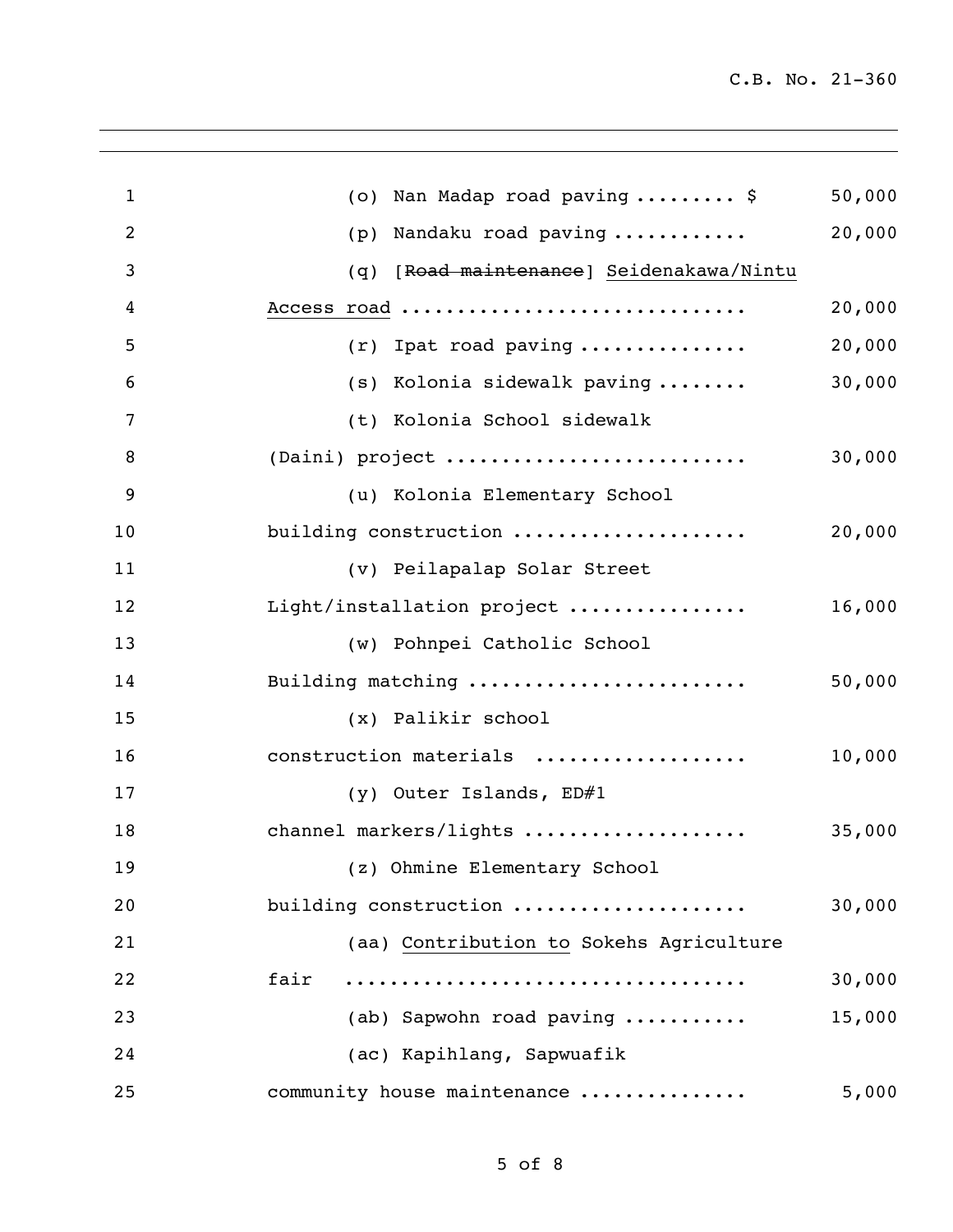| $\mathbf{1}$   | (ad) Kolonia sidewalk and drainage                |
|----------------|---------------------------------------------------|
| $\overline{2}$ | maintenance  \$<br>30,000                         |
| 3              | (ae) Solar lights for Nahs and                    |
| 4              | PICS High School<br>30,000                        |
| 5              | 20,000<br>(af) Spot pave maintenance              |
| 6              | 20,000<br>(ag) Road maintenance                   |
| 7              | (ah) Beautification cleaning                      |
| 8              | and cutting project<br>20,000                     |
| 9              | (3) Election District No. 2.  1,000,000           |
| 10             | 100,000<br>(a) Pohnalap project                   |
| 11             | 50,000<br>(b) Nanpahlap road                      |
| 12             | 150,000<br>$(c)$ Pihs road                        |
| 13             | 30,000<br>(d) Likinsaui road paving               |
| 14             | 35,000<br>Nanrohi road<br>(e)                     |
| 15             | 30,000<br>(f) Areu (Sopwulong) road               |
| 16             | 20,000<br>Sonop road<br>(g)                       |
| 17             | 30,000<br>Nankerpene Bridge<br>(h)                |
| 18             | (i) Pohnmet Tamorohi road<br>$-0-$                |
| 19             | (j) PUC water prepaid metering (Section 2) 15,000 |
| 20             | $(k)$ Section 1 road<br>30,000                    |
| 21             | (1) Impang, Lehiak road<br>$-0-$                  |
| 22             | (m) Hazard Mitigation<br>$-0-$                    |
| 23             | (n) Island Food Community of                      |
| 24             | Pohnpei subsidy<br>30,000                         |
| 25             | (o) APIPA participants travel needs<br>15,000     |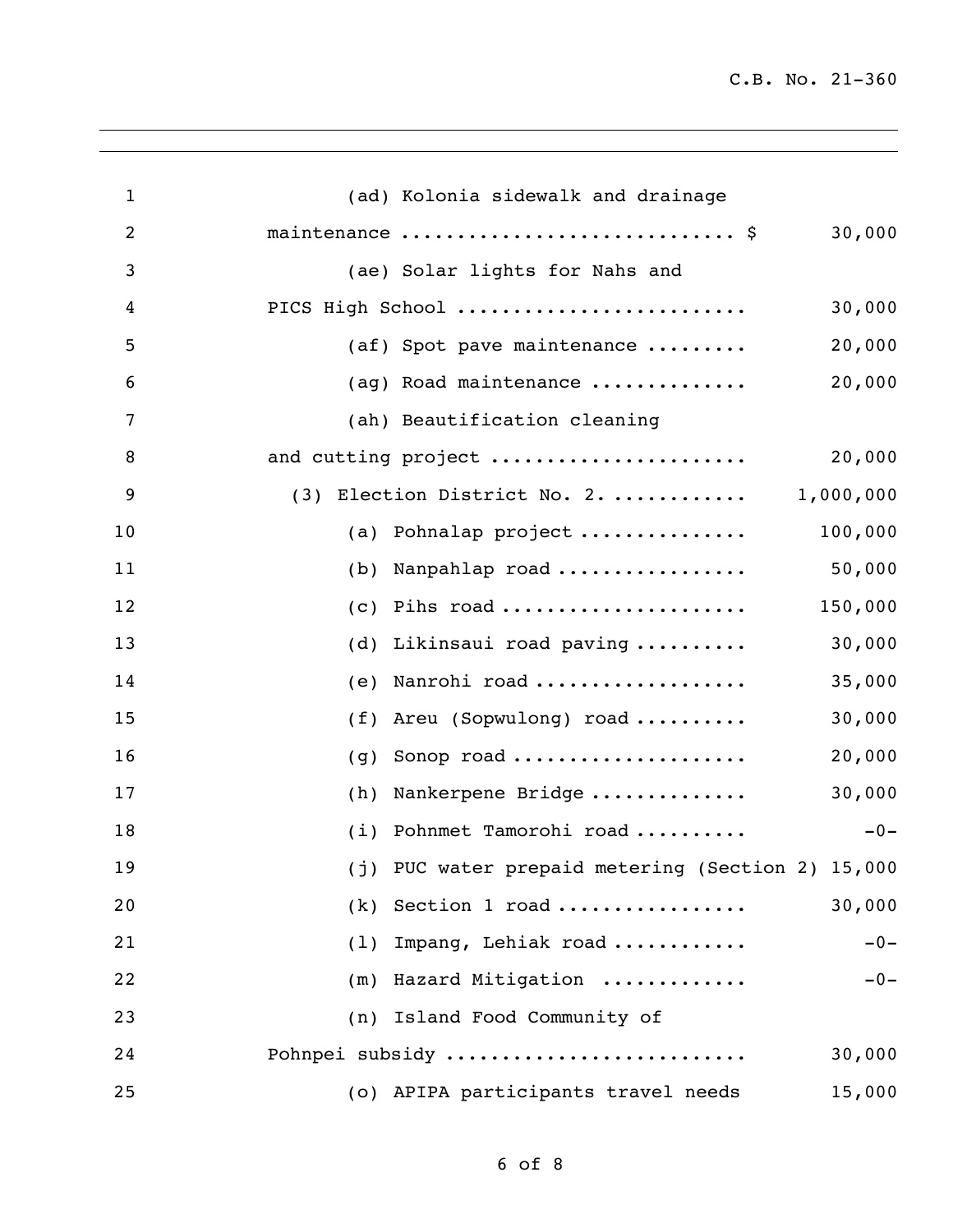| $\mathbf{1}$   | (p) | Kepine to Sapwalap road  \$             | 70,000  |
|----------------|-----|-----------------------------------------|---------|
| $\overline{2}$ | (q) | Teinpa, Tamorohi road                   | $-0-$   |
| 3              | (r) | Dien road (Randy Soswe)                 | 15,000  |
| 4              | (s) | Travel needs                            | 25,000  |
| 5              | (t) | Metipw/Dolopwail road maintenance       | $-0-$   |
| 6              | (u) | Community water projects                | 50,000  |
| 7              | (v) | Road improvement projects               | $-0-$   |
| 8              | (w) | ED2 Dumptruck to be used by             |         |
| 9              |     | Pohnpei Transportation Authority        | 60,000  |
| 10             | (x) | Pohnlong road, Section IV               | 20,000  |
| 11             | (y) | Edienleng road improvement              | 30,000  |
| 12             | (z) | Pahnsapw road improvement (mesisou)     | 20,000  |
| 13             |     | (al) Election District No. 2            |         |
| 14             |     | Administrative support service          | 45,000  |
| 15             |     | (a2) Section 2 (Lukop) civic center     | 15,000  |
| 16             |     | $(a3)$ ESDM road                        | 65,000  |
| 17             |     | $(a4)$ Temwen Lukop road                | 30,000  |
| 18             |     | $(a5)$ Medical referral                 | 20,000  |
| 19             |     | (4) Election District No. $3$ 1,000,000 |         |
| 20             |     | (a) Lewi to Lududuhniap road paving     | 100,000 |
| 21             |     | (b) Nan Meir, Nett road paving          | 200,000 |
| 22             | (C) | Nan Welin Rohi, U road paving           | 50,000  |
| 23             |     | (d) Pohn Pwet, U road paving            | 70,000  |
| 24             |     | (e) Awak Pah road repair/maintenance    | 20,000  |
| 25             |     | (f) U Solar street lights               |         |